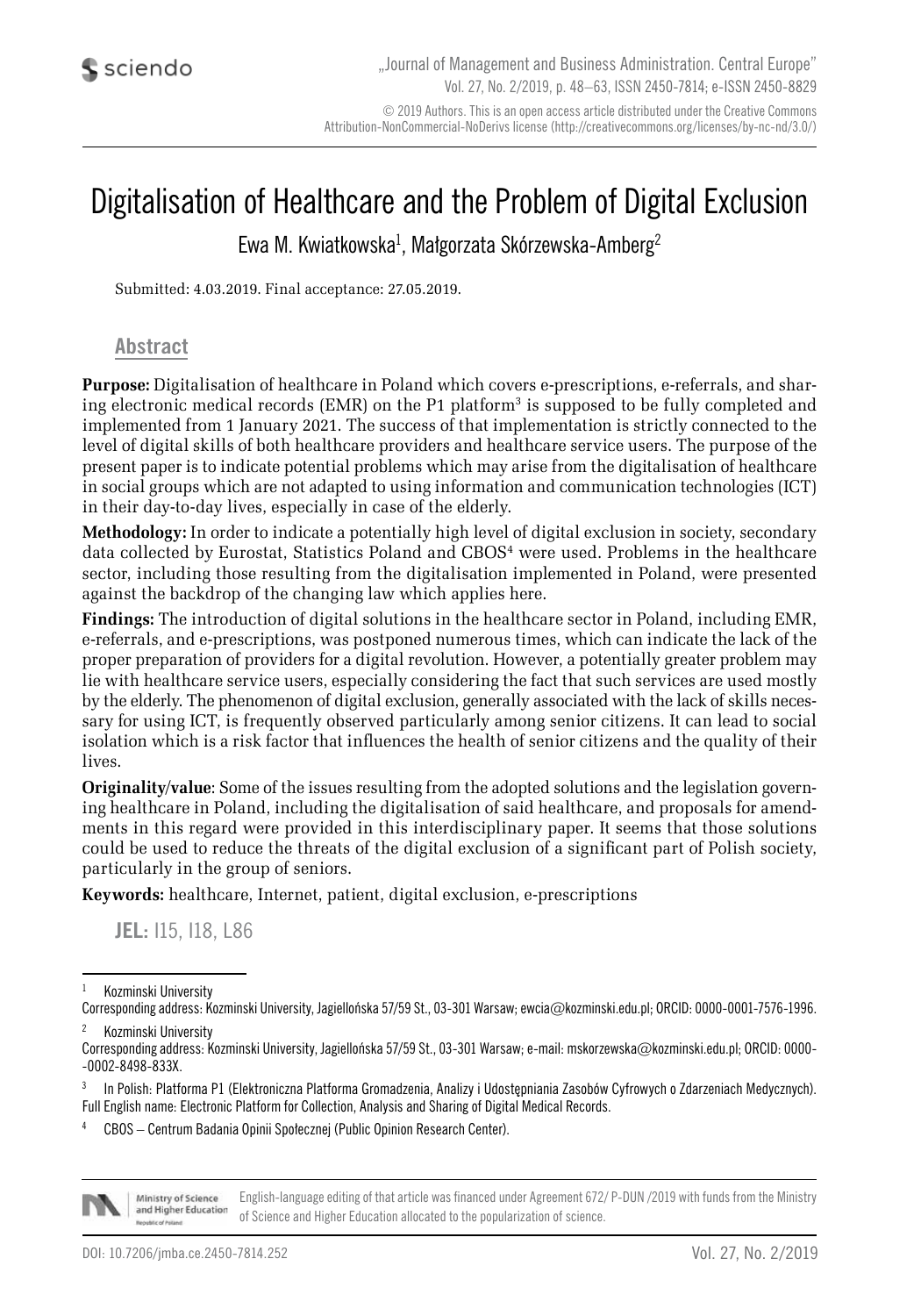## **Introduction**

The computerisation of healthcare is slowly becoming a reality in Poland. Currently, it involves mainly pilot programmes which are realised only in selected voivodships and it only applies to selected functions/services. For instance, in Siedlce and Skierniewice, in May 2018, a pilot programme concerning the implementation of e-prescriptions to be delivered to healthcare service users electronically – by e-mail, SMS, or as a print $out<sup>5</sup> - was introduced. In accordance with the objectives, such a form of prescriptions$ is to be beneficial mainly for patients because every medication will be registered independently from others and it will be possible to purchase every medication in another pharmacy (e.g. if a given medicine is not available in one pharmacy, it will be possible to purchase in another). What is more, it will not be possible for a patient to lose his or her prescription because the data necessary to purchase the medicine will be available on the patient's Internet Patient Account  $\rm (IKP)^6$  which can be accessed after logging in to the website www.pacjent.gov.pl. A healthcare provider, in turn, will be able to familiarise himself or herself at any moment with all medicines prescribed for and purchased by the patient. The first e-prescription was issued in Siedlce on 25 May 2018 (CSIOZ, 2018). Thus, the pilot e-prescriptions programme was started which was carried out to 12 September 20187 . Over 23 000 e-prescriptions used by 5 250 patients were issued within the programme. 10 205 e-prescriptions were filled, which amounts to 44% of total e-prescriptions issued (Kowalska, 2018).

Under Article 56 paragraph 2 of the Act of 28 April 2011 on Information System in Healthcare<sup>8</sup> e-prescriptions are supposed to be available throughout Poland, starting from 1 January 2020. Unfortunately, it does not seem that the Polish e-prescriptions system is particularly patient-friendly – at least at the initial stage of using it.

It is highly probable that in most cases patients will continue to use printouts of e-prescriptions, if only because of the fact that making it possible to receiving them on mobile devices (e.g. smartphones) requires the activation of an ePUAP trusted profile9 (i.e. Electronic Platform for Public Administration Services), access to one's

<sup>&</sup>lt;sup>5</sup> Attempts to implement e-prescriptions under the Electronic Platform for Collection, Analysis and Sharing of Digital Medical Records have already been made since 2011 – in Leszno and in Leszno County (Jadczak, 2011).

<sup>6</sup> In Polish: Internetowe Konto Pacjenta.

<sup>7</sup> The programme was initially carried out in Siedlce, Skierniewice and later also in Krynica-Zdrój and Wysokie in Lubelszczyzna (Ktomalek.pl, 2018).

<sup>8</sup> In Polish: Ustawa z dnia 28 kwietnia 2011 o systemie informacji w ochronie zdrowia, t.j. Dz. U. z 2017 r., poz. 1845 ze zm. (consolidated text: Journal of Laws of 2017, item 1845 with amendments).

<sup>9</sup> In Polish: ePUAP – Elektroniczna Platforma Usług Administracji Publicznej.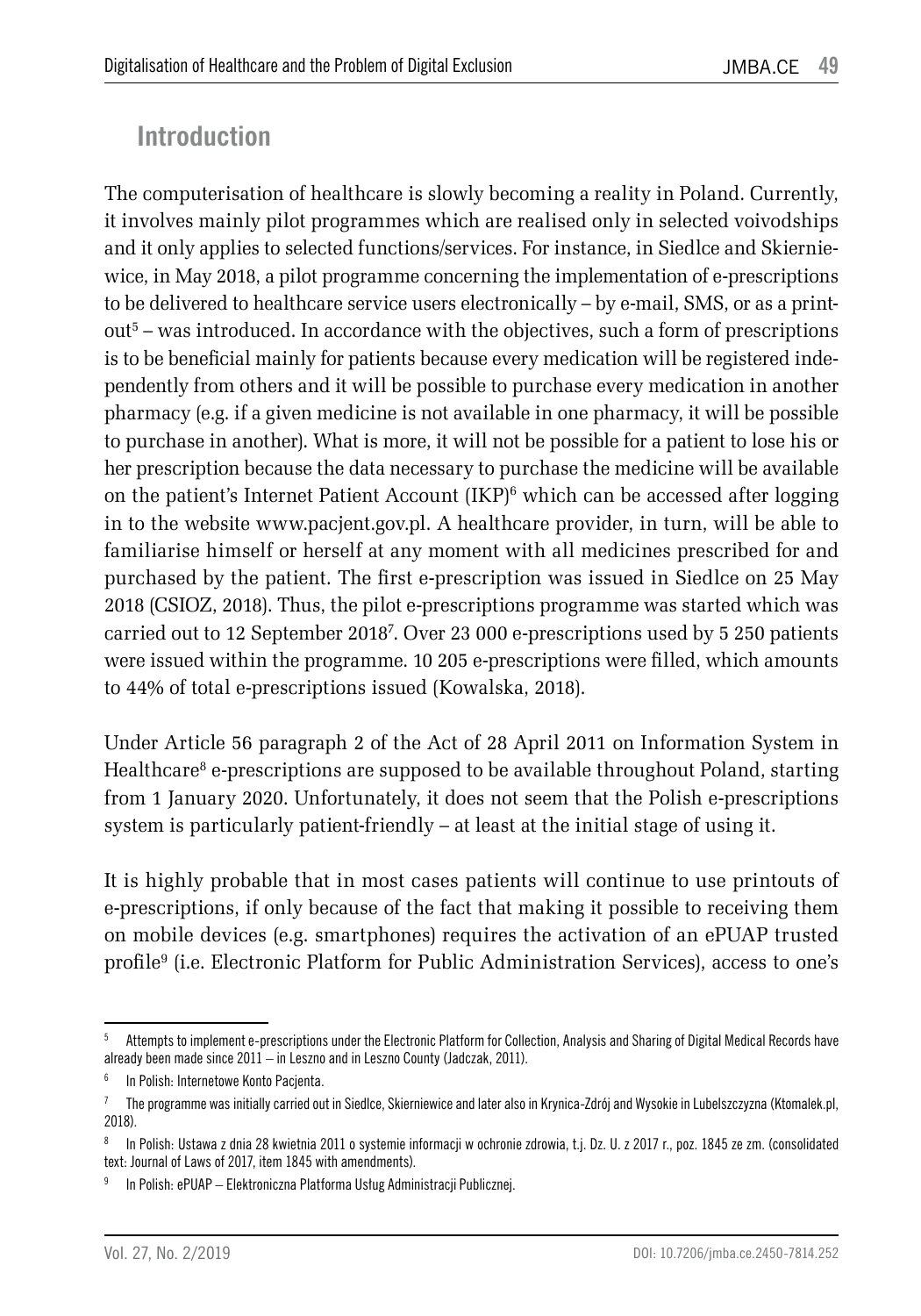Internet Patient Account (IKP), and – additionally, when filling e-prescriptions by means of a mobile phone, it requires a PIN number which will be received along with an SMS or an e-mail message (https://pacjent.gov.pl/pomoc/e-recepta\_w\_kilku\_krokach). Currently, a patient has to have a printed e-prescription (so the state of affairs does not deviate from the traditional, paper form of the prescription) or a medium (e.g. a smartphone) on which the e-prescription is stored in order to purchase the prescribed medicaments. In the event of any mistake or error in the e-prescription, it is also necessary to have it cancelled by its issuer, who is a doctor in most cases, and to have a new e-prescription issued, which may involve the necessity of making another medical appointment.

It all results in the fact that the use of e-prescriptions can be too difficult just for most of the elderly who will not manage even to create an ePUAP trusted profile without another individual's assistance. One may wonder why the creators of the Polish e-prescriptions system did not model it, for instance, on Swedish solutions which only require a patient to visit a random pharmacy and identify himself or herself (by means of an identity card, a driving licence). The patient's medicines can also be picked up by another individual if that individual presents proof of both the patient's identity and of his or her own one. An additional facility for Swedish patients is a sticker with the names of both the patient and the doctor, and information on the dosage of the medicine. The sticker is automatically printed in the pharmacy by the person who dispenses the medication and then it is stuck on the package before that medication is dispensed to the patient.

Starting from 1 January 2019, medical records should be kept electronically by healthcare institutions and doctors. Sharing data concerning patients and their treatment, including issuing and using e-referrals, is to become common from 1 January 2021. It should be emphasised that data stored and shared by the IKP require special protection as data regarded by Regulation (EU) 2016/679 of the European Parliament and of the Council of 27 April 2016 on the protection of natural persons with regard to the processing of personal data and on the free movement of such data, and repealing Directive 95/46/EC (General Data Protection Regulation)<sup>10</sup> as the so-called special category of data (sensitive data), the unauthorised or authorised but uncontrolled disclosure of which may cause harm to the patient – subject of those data. In case of the processing of sensitive data, in accordance with Article 30 paragraph 1 of the Regulation, the data controller or his or her representative is obliged to keep a record of

<sup>10</sup> Official Journal L 119 of 4 May 2016, pp. 1–88.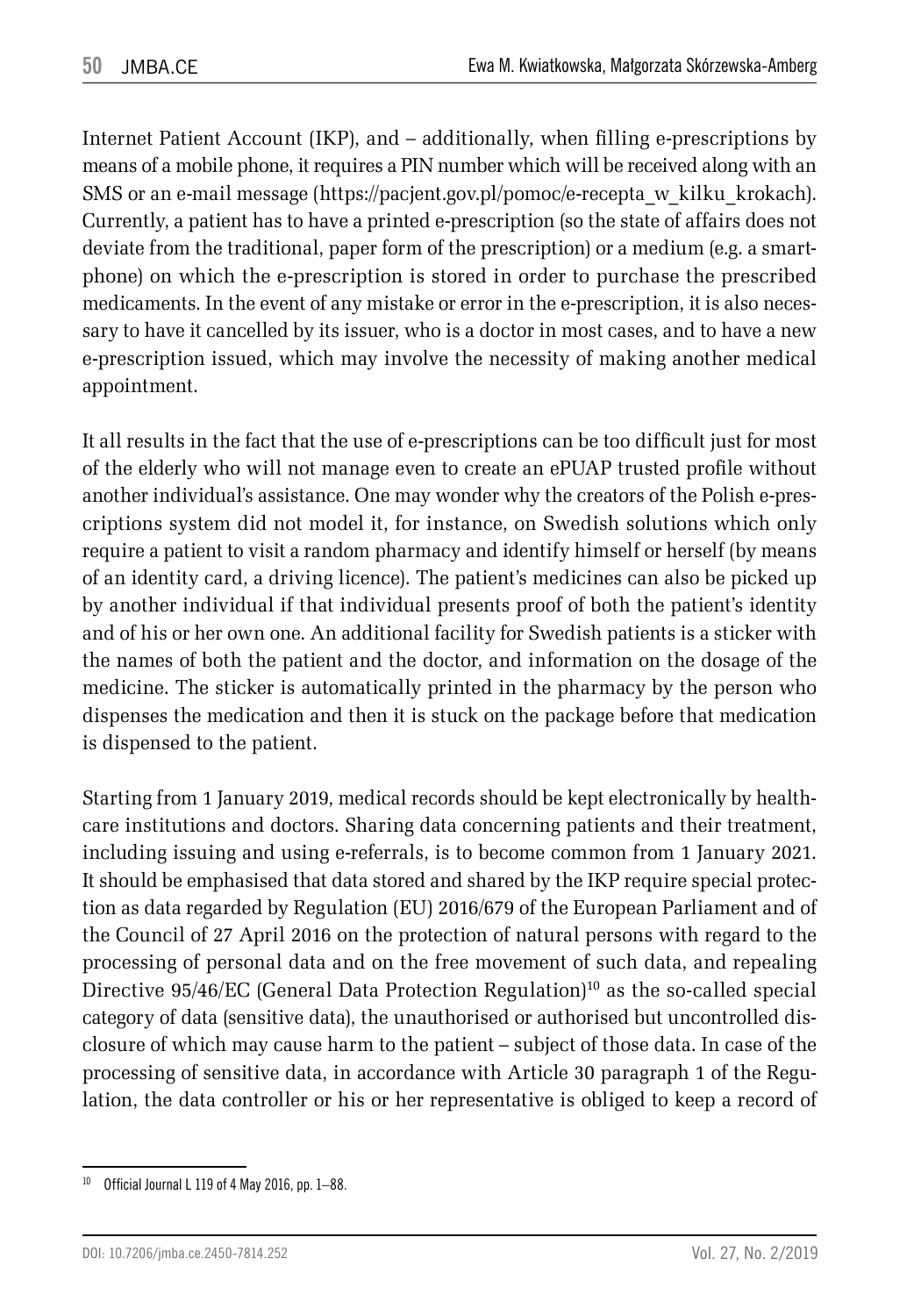personal data processing activities, which contains in particular: the denomination<sup>11</sup> of the controller, of the joint controllers and of their representatives, as well as the denomination of the personal data protection officer; the purposes of the processing and a description of the categories of personal data and of the subjects of those data; the categories of recipients to whom the personal data have been or will be disclosed.

In accordance with Article 30 paragraph 2 of the Regulation, in turn, each processor or the processor's representative is obliged to keep a record of all categories of processing activities carried out on behalf of a controller, containing in particular the denomination12 of the processor or processors and the denomination of each controller on behalf of whom they are acting; the categories of processing carried out on behalf of each of the controllers. The obligation of keeping records applies to each processor of medical data. Moreover, in case of processing special categories of data, the controller is obliged to designate a data protection officer (Article 37 of the Regulation) and, prior to the processing, to carry out an assessment of the impact of the envisaged processing operations on the protection of those data. The assessment contains in particular a description of the envisaged processing operations and the purposes of the processing; an assessment of the risks to the rights and freedoms of data subjects, and security types, methods and mechanisms used for the protection of data (Article 35 of the Regulation).

The major goal of the introduced changes is the general digitalisation of medical information and – consequently – enabling its electronic circulation to make it easier and faster. However, acknowledging the validity of such an objective does not prevent one from asking the question, is the society ready for such changes? Despite the fact that the obligation of implementing services included in the functionalities related to the full operability of the P1 platform has been already postponed numerous times, problems may arise both on the side of healthcare providers – unprepared for the changes – and on the side of users, particularly the elderly, who use digital solutions less frequently than the general public and, therefore, may be threatened with digital exclusion. The introduced solutions should then be flexible enough to make them possible to use by both fluent computer and Internet users and by those who either do not have such skills or cannot access a computer or the Internet. At the same time, those solutions should be designed in such a way that the functioning of healthcare service users in the area related to providing them health and life comfort is easier and improved, not only by implementing digital solutions, but also by improving the traditional ones.

 $11$  The name and contact details.

<sup>&</sup>lt;sup>12</sup> The name and contact details.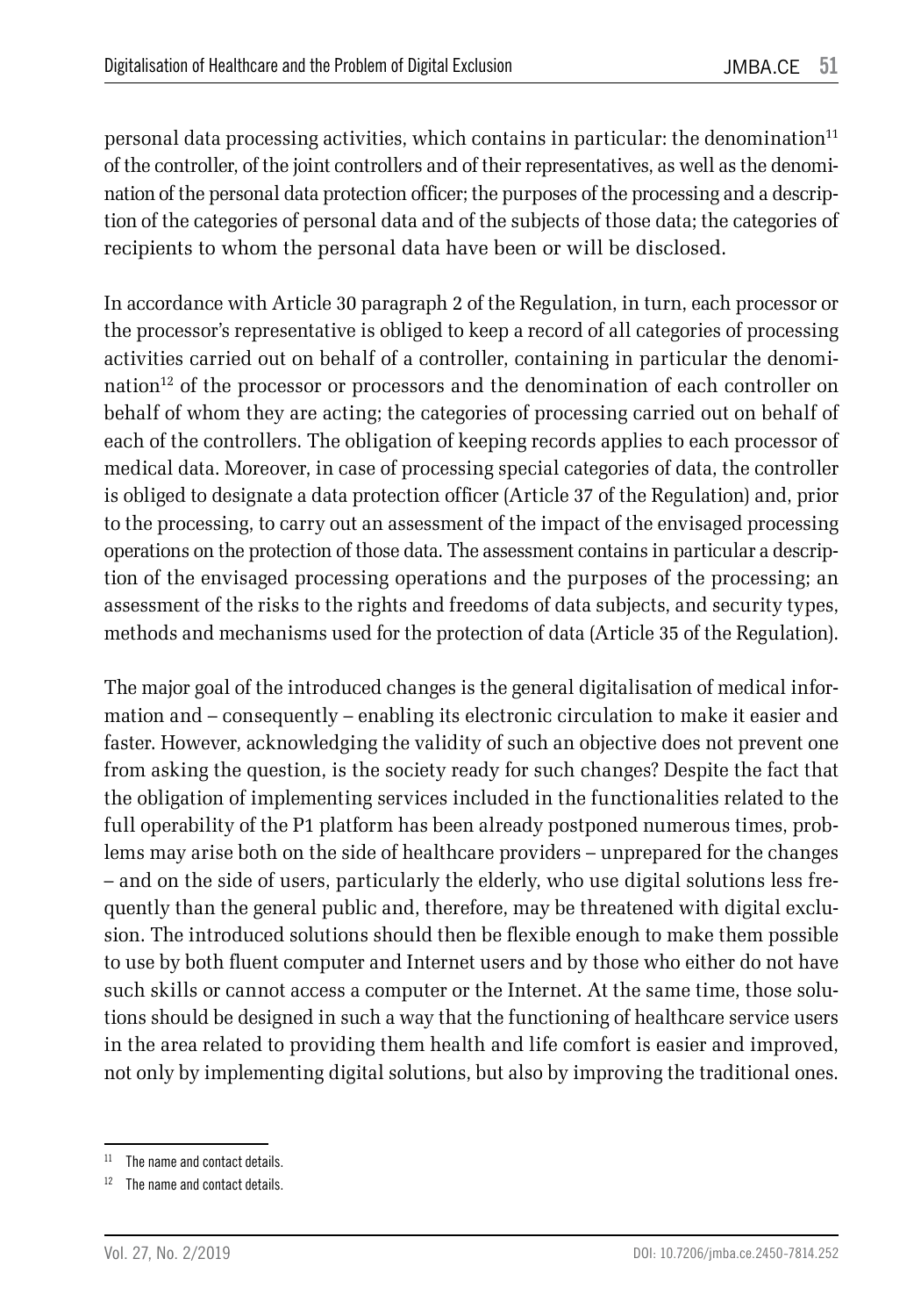The main purpose of this paper is to analyse the extent of digital exclusion in Poland as compared to the EU and to analyse the status of the implementation of some digital solutions in healthcare in Poland, as well as to identify the needs – especially those of the elderly – in the healthcare sector while at the same time indicating the postulated directions of changes. In the study i.a. an analysis of legal acts and of Eurostat, Statistics Poland, and CBOS data was made. Information collected from interviews with general practitioners (GPs) was also analysed. A comparative method and an interdisciplinary approach were used.

#### **Medicaments for seniors**

In 2016 so-called medicaments for seniors were introduced. Those individuals who have reached the age of 75 have the right to free medicines if those medicaments are on the list of medicines which is published in the applicable notice of the Minister of Health on the list of reimbursed medicines, foods for particular nutritional uses and medical devices<sup>13</sup>. The first notice including a list of free medicines for seniors (1129 items) was published by the Minister of Health on 19 August 2016 and became applicable on 1 September 2016<sup>14</sup>. There are 2017 items on the current list of medicines, and they include medicines for the treatment of age-related diseases. All information concerning the project is published on the website dedicated to that project (75plus.mz.gov.pl). Unfortunately, at the same time, access to the medications available to seniors free of charge is procedurally limited in a sense because, in reality, the right to issue a prescription which allows for dispensing a free medicine was basically given only to GPs.

The question about the limited catalogue of entities which are entitled to prescribe free medicaments for patients aged 75+ arises. According to Article 43a paragraph 1 of the Act of 27 August 2004 on Healthcare Services Financed from Public<sup>15</sup>, those recipients

<sup>&</sup>lt;sup>13</sup> The current list of medicines to which patients over the age of 75 are entitled can be found in Annex to the Notice of the Minister of Health of 27 December 2018 on the list of reimbursed drugs, foods for particular nutritional uses and medical devices, The list of reimbursed medicines, foods for particular nutritional uses and medical devices as of 2019-01-01, section D. Official Journal of the Minister of Health of 2018, Item 123; hereinafter referred to as the Notice of the Minister of Health of 27 December 2018. In Polish: obwieszczenie Ministra Zdrowia z dnia 27 grudnia 2018 r. w sprawie wykazu refundowanych leków, środków spożywczych specjalnego przeznaczenia żywieniowego oraz wyrobów medycznych, Wykaz refundowanych leków, środków spożywczych specjalnego przeznaczenia żywieniowego oraz wyrobów medycznych na dzień 2019-01-01, część D.

<sup>14</sup> In Polish: obwieszczenie Ministra Zdrowia z dnia 19 sierpnia 2016 r. w sprawie wykazu refundowanych leków, środków spożywczych specjalnego przeznaczenia żywieniowego oraz wyrobów medycznych (Dz.Urz. Min. Zdr. z 2016 r., poz. 79); in English: The Notice of the Minister of Health of 19 August 2016 on the list of reimbursed medicines, foods for particular nutritional uses and medical devices; Official Journal of the Minister of Health of 2016, Item 79.

<sup>15</sup> In Polish: ustawa z dnia 27 sierpnia 2004 r. o świadczeniach opieki zdrowotnej finansowanych ze środków publicznych, t.j. Dz.U. z 2018 r., poz. 1510 z późn. zm. (consolidated text: Journal of Laws of 2018 item 1510 with amendments).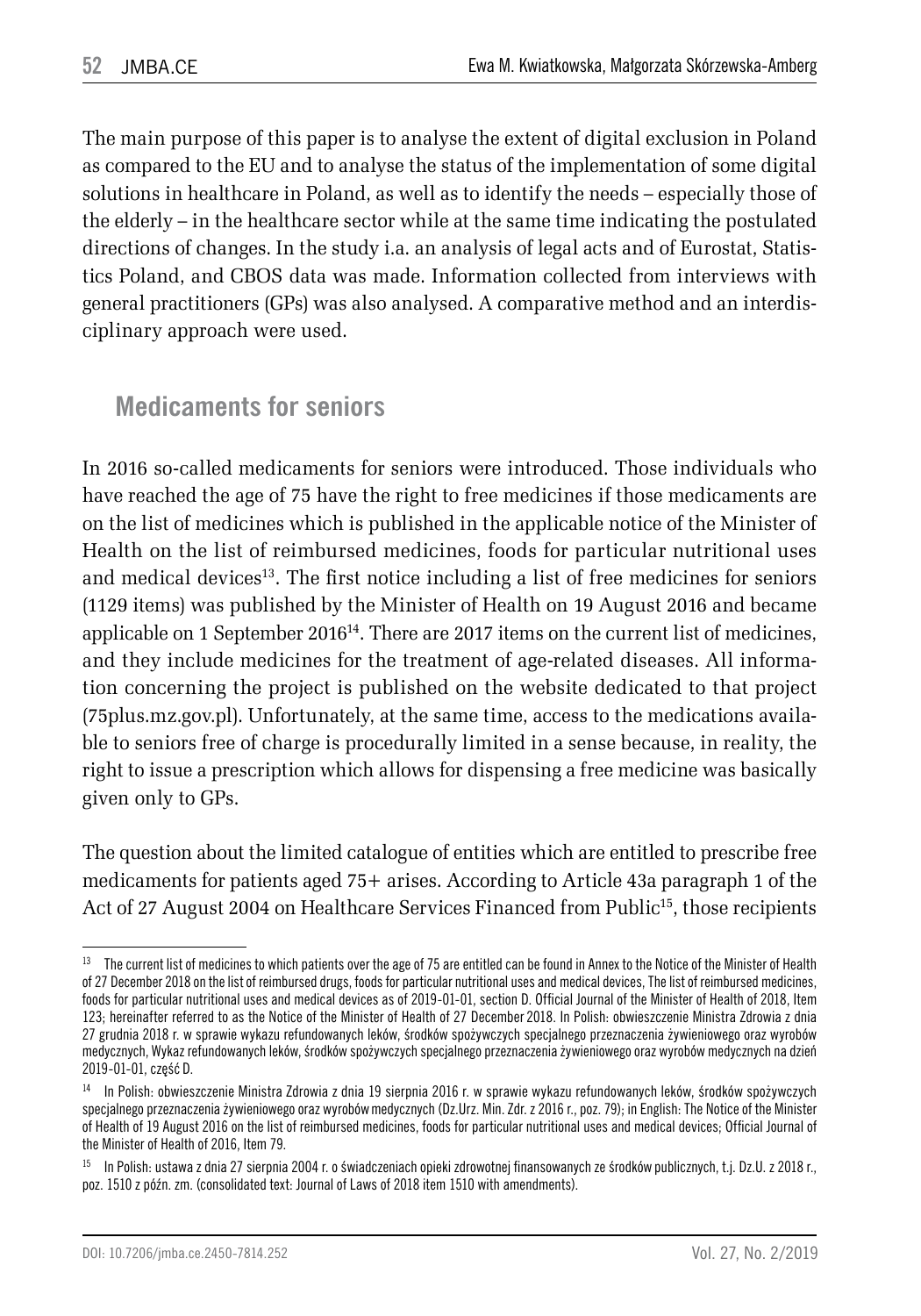who have reached the age of 75 are entitled to free medicines, foods for particular nutritional uses and medical devices specified on the list published by the Minister of Health on the basis of a prescription issued by a GP, a primary care nurse, or a doctor licensed in the practice of medicine, who ceased to exercise his or her profession and issued a prescription for himself or herself or his or her spouse, direct relatives in the ascending line, direct relatives in the descending line, and siblings. The catalogue of those entitled to prescribe free medicines is, consequently, limited to three categories of entities. In practice, in many cases, only a GP becomes the entity that fulfils that statutory obligation. On the one hand, it is because primary care nurses do not wish to take any additional responsibility which is related to prescribing medicines, and on the other hand, not all nurses can prescribe such medicines. Only nurses with higher education or those who completed a special course have such a right. The third group of entities with the right to prescribe such medications is strongly limited by definition – it only includes persons who are family members of a doctor who no longer exercises his or her profession.

In one of the primary healthcare outpatient clinics in Warsaw which executes a contract with the NFZ16 for primary care, where only GPs prescribe free medicines for patients aged over 75 years, it was only in March 2018 that over 1/3 of all appointments (specifically speaking, 37.52% of appointments) was limited to issuing prescriptions. Obviously, not all of those appointments concerned patients over 75 years of age who were coming back from visits to specialists or with a hospital discharge only to receive a prescription for free medicines to which they were entitled. It should be emphasised, however, that all those patients blocked patients who needed medical attention.

In view of the above, the question concerning the goal of the legislator limiting the catalogue of entities which have the right to prescribe free medicines for seniors arises. The objective probably was to shorten queues to medical specialists. However, in practice, it came to this that an elderly person who has seen a medical specialist can only receive a normally paid prescription for specialist medicaments from that doctor. If the medicaments are on the list of free medicines, that person has to return to the GP, with written information from the medical specialist about the patient's diagnosed disease and prescribed treatment, in order to have those medicaments prescribed (if, obviously, an indication for using those medicines is refunded, that is, the patient suffers from certain illnesses). Otherwise, the patient will have to pay for such medicines because a medical specialist cannot prescribe free medicines for seniors. Thus, if the patient does not wish to come back to the GP, which at times involves waiting in queues in order

<sup>&</sup>lt;sup>16</sup> In Polish: Narodowy Fundusz Zdrowia; in English: National Health Fund.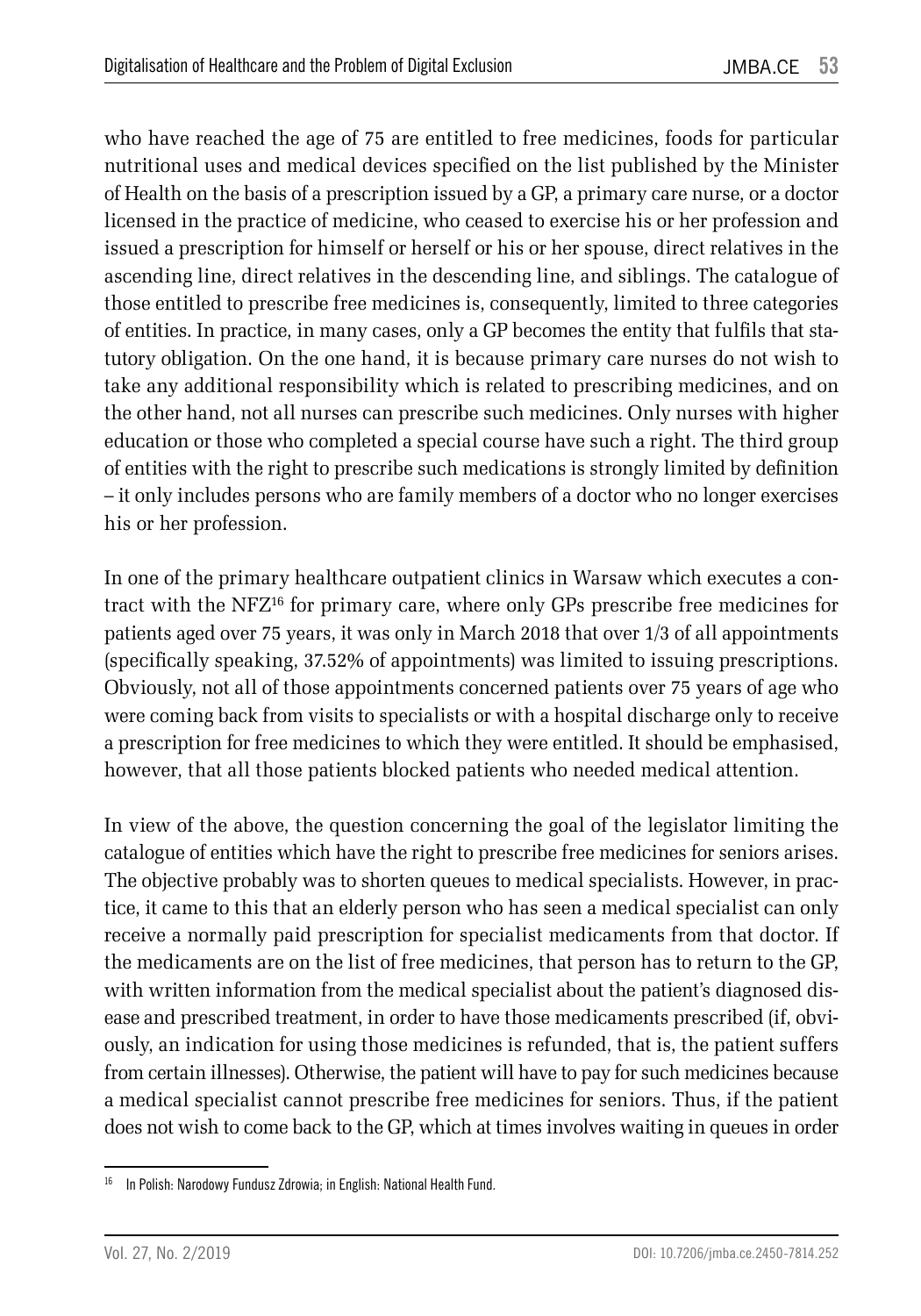to receive a number, and then waiting in a queue for the sole medical appointment, he or she has to pay for those medicines under general conditions. The amounts of money paid for such medications are frequently not small. For instance, in case of Alzheimer's disease, according to the indications for symptomatic treatment of mild to intermediate dementia of the Alzheimer type, a one-month treatment with Exelon (transdermal system, patch 13.3 mg/24 h) costs PLN 233.18 (Annex to the Notice of the Minister of Health of 27 December 2018, p. 442 and 1659), if a patient received a prescription, with the patient's share in financing the purchase of the medicines which amounts to 30%, from a medical specialist – the specialist can prescribe only medicaments which are reimbursed on general conditions. However, if a patient comes back to a GP after visiting a medical specialist who prescribed such a medicine, that patient can obtain that medicine free of charge because it is included on the list of free medicines for patients over 75 years of age. It should be emphasised that in case of neurological diseases, patients generally receive more than one medicine, so their savings are considerable. The situation is similar in case of patients who are discharged home from hospital treatment. It is impossible for hospital doctors to prescribe free medicines to those patients. Thus, there may be situations when a patient leaving the hospital with a medical recommendation of remaining at home for his or her recovery should see a GP in order to receive a prescription for free medicines. Otherwise, the patient will have to pay for the medicaments which he or she can lawfully obtain free of charge.

The cases described above indicate the necessity to amend the Act on Healthcare Services Financed from Public Funds, which would involve extending the catalogue of doctors who are entitled to prescribing free medicines for seniors, by including both medical specialists who see outpatients, and hospital doctors. Otherwise, senior individuals' right to receive free medications becomes a certain nuisance, exposing them not only to a waste of time, but also – by forcing them to go to a primary healthcare outpatient clinic – to an unnecessary risk of e.g. contagion. In general, ill patients (and not only healthy ones – for instance, in order to receive a prescription), visit clinics.

## **Patient's Integrated Guide**

A portal implemented by the NFZ – the Patient's Integrated Guide  $(ZIP)^{17}$  – has been functioning in Poland for over five years, since 1 July 2013 (NFZ, 2013). It is an all-Poland website which allows patients to access the history of their treatment and its funding,

<sup>&</sup>lt;sup>17</sup> In Polish: Zintegrowany Informator Pacjenta.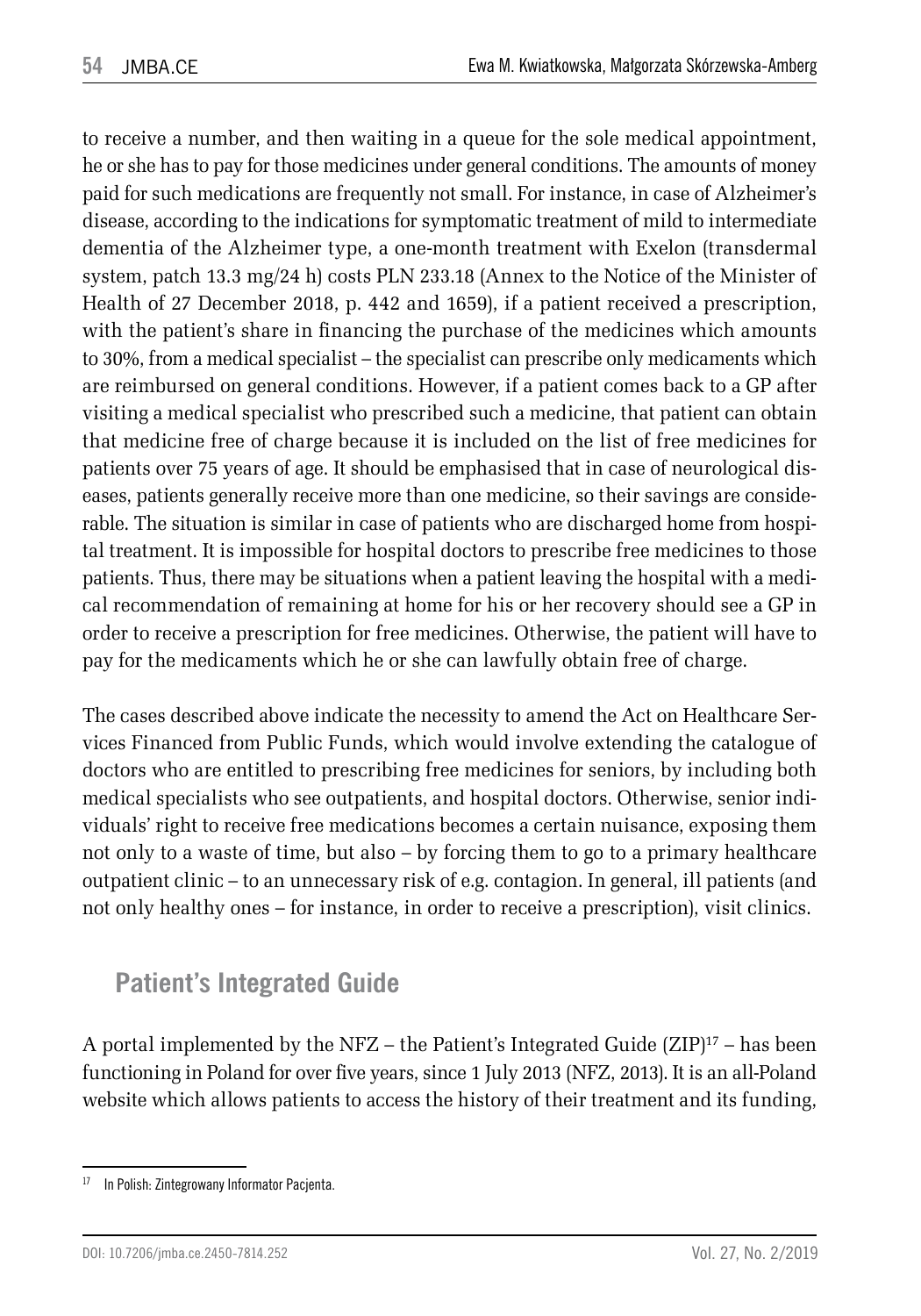the data on which are gathered by the NFZ since 2008. The portal makes it possible for an insured individual to access information online, concerning i.a. the status of his or her insurance, treatment history, services provided, prescribed and realised reimbursed medicines, completed declarations of primary healthcare providers, as well as information on the amounts of money donated by the NFZ in order to fund that insured individual's treatment (https://zip.nfz.gov.pl; Statistics Poland, 2017, p. 168; NFZ, 2013).

**Table 1.** The number of registered ZIP users per 10 000 individuals in particular age groups, divided by sex (as of 31 December 2016)

| Age group         | Number of users (per 10 000) |       |     |  |  |
|-------------------|------------------------------|-------|-----|--|--|
|                   | <b>Total</b>                 | Women | Men |  |  |
| $0 - 4$           | 100                          | 99    | 101 |  |  |
| $5 - 9$           | 161                          | 158   | 163 |  |  |
| $10 - 14$         | 156                          | 156   | 156 |  |  |
| $15 - 19$         | 131                          | 135   | 127 |  |  |
| $20 - 24$         | 172                          | 213   | 131 |  |  |
| $25 - 29$         | 286                          | 357   | 218 |  |  |
| $30 - 34$         | 350                          | 414   | 287 |  |  |
| $35 - 39$         | 394                          | 466   | 324 |  |  |
| $40 - 44$         | 444                          | 531   | 359 |  |  |
| $45 - 49$         | 454                          | 539   | 370 |  |  |
| $50 - 54$         | 438                          | 529   | 345 |  |  |
| $55 - 59$         | 452                          | 546   | 352 |  |  |
| $60 - 64$         | 462                          | 516   | 399 |  |  |
| $65 - 69$         | 411                          | 395   | 432 |  |  |
| $70 - 74$         | 295                          | 245   | 366 |  |  |
| $75 - 79$         | 160                          | 127   | 215 |  |  |
| 80 years and over | 79                           | 59    | 124 |  |  |

Source: own elaboration based on: Statistics Poland (2017, p. 171).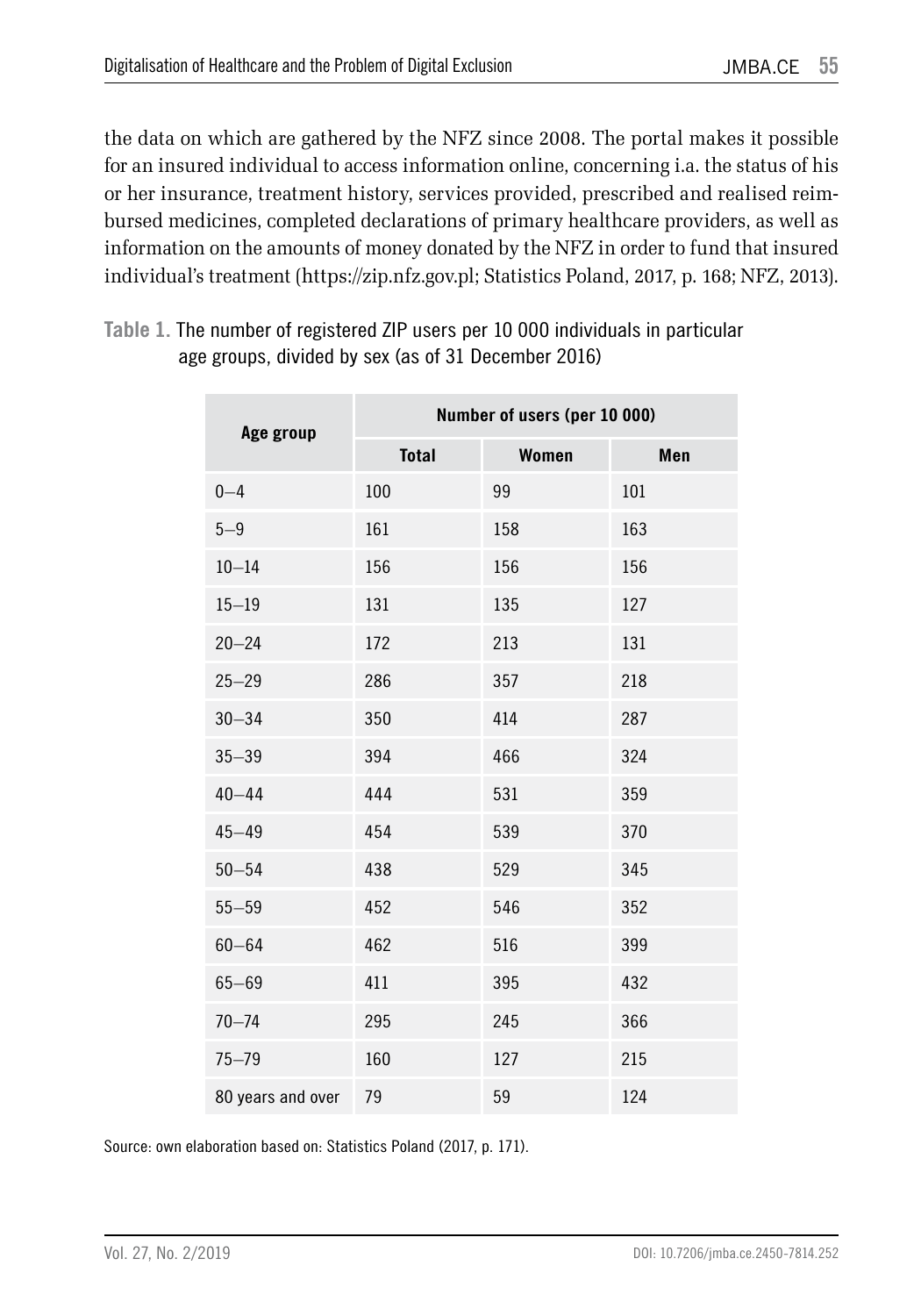According to the data from the end of 201618, in Poland, after three years and a half of the functioning of the ZIP portal, there were 1 207 748 registered users there, which means that per 10 000 individuals only 314 were registered ZIP users. The majority in the group were women. Out of 10 000 women 352 registered in the ZIP, whereas out of every 10 000 men 274 registered in the ZIP. What is more, compared to the previous year (the end of 2015), the number of registered individuals increased only by 6.1%. The data from the end of 2016 for individual age groups show that persons aged 40–69 were the most active ones when it came to registering on the ZIP portal (Table 1).

However, in those age groups in which the percentage of registered users was highest, that number was small and amounted to (variably in particular age categories) only over 400 per 10 000 individuals. The highest number of registered users – as much as 462 out of 10 000 persons – was observed in the 60–64 age group. Older individuals, generally most frequent healthcare users, did not register in the ZIP as frequently – there were only 79 out of 10 000 individuals aged 80+, or 160 out of 10 000 in the 75–79 age group. What is more, despite the fact that it was women who generally registered on the portal more frequently than men did, among seniors, in all age groups covering individuals aged 65+, the percentage of registered men was higher than that of registered women. That predominance was significant among persons aged 70+. However, still only registered users are taken into account, that means nearly 2.5% of women and over 3.6% of men aged 70–74, respectively, nearly 1.3% of women and 2.2% of men aged 75–79, or finally, nearly 0.6% of the oldest women and 1.2% of the oldest men (Statistics Poland, 2017, pp. 168–171).

As a matter of fact, until the end of 2017, accessing the ZIP portal involved the necessity to go to one's regional department of the NFZ in order to receive a login ID and a password. After all, it was possible to register on the website also by means of a secure electronic signature, that is, by signing with a secure device used for creating an electronic signature and a signature verified with a qualified certificate (NFZ, 2015), however, only 1 987 individuals chose such a form of registration by the end of 2016 (Statistics Poland, 2017, p. 169), which constitutes a minor percentage (0.16%) of all registered users. Two years after launching the ZIP, that is, starting from 1 July 2015, an additional possibility of receiving one's login ID and password at one's regional department of the NFZ through a representative, without having to do it only in person was allowed (NFZ, 2015). Currently, from January 2018, in accordance with the Regulation of the Minister of Health of 4 December 2017 on methods, procedures and time limits for submitting requests to the National Health Fund and on providing

<sup>&</sup>lt;sup>18</sup> At the time of submitting the text for publication, any newer data were not available yet.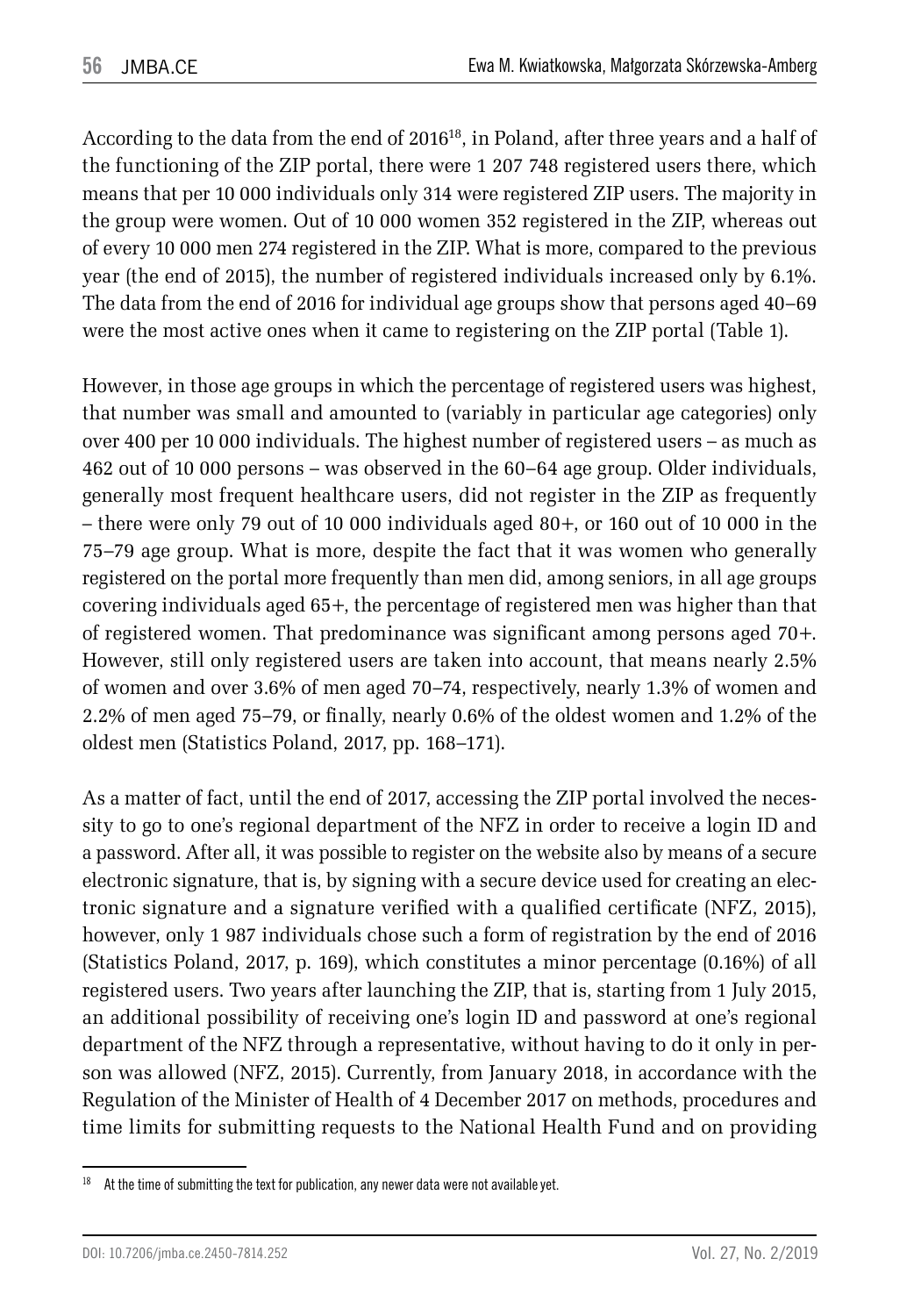access for the recipient to the information on the recipient's right to healthcare services and on the services provided by the National Health Fund to the recipient<sup>19</sup>, it is also possible to register an account via the Internet on the website of the Patient's Integrated Guide (https://zip.nfz.gov.pl), without any necessity to visit a NFZ department. A patient can verify his or her identity using a qualified certificate of his or her electronic signature or via a trusted profile (e.g. eGo or ePUAP). Creating a trusted profile requires filling in a form in a so-called confirmation point or in an online application which one should personally confirm in one of the confirmation points (e.g. in Warsaw, according to the list at https://pz.gov.pl/pz/confirmationPointAddressesList, there are 40 points of this kind<sup>20</sup>, i.a. in selected post offices, selected banks, tax offices or ZUS21 departments or online on the website of one's bank. Unfortunately, not all banks offer such a service. Customers of only eight banks have the possibility to use the service. Such a service is also offered by *Envelo,* which is an entity of Grupa Poczty Polskiej (Polish Post Group) which provides digital services. Thus, the exclusively online creation of a trusted profile is not a universal service.

The question regarding the sense of the functioning of the service arises. Information collected there concerns treatment history and its funding – healthcare services provided, purchased reimbursed medicines or declarations of primary healthcare (the choice of a doctor). Apart from the fact that part of the information on the website is not always correct (e.g. there were cases when the name of a doctor who has not been working in a given primary care outpatient clinic for several years, so he or she cannot be a given patient's doctor, is/was entered in a declaration regarding a GP – despite the fact that a given primary care outpatient clinic sends a monthly list of doctors working there and of patients treated there), it is not a platform of exchanging patient medical information. The portal rather focuses on information concerning the funding of provided medical services, thanks to which it is possible to detect irregularities, but not to receive i.a. information about a patient's health, the medicines which he or she takes, the results of medical examinations or the results of consultations and received medical recommendations. What is more, the portal which is supposed to collect patient medical information is the Internet Patient Account (IKP) which is supposed to make it possible to receive and fill e-prescriptions, and also to download e-referrals. The results of medical examinations and hospital discharges are to be found there. In the IKP, similarly as in the case of the ZIP, it will be possible to check the history

<sup>&</sup>lt;sup>19</sup> In Polish: Rozporządzenie Ministra Zdrowia z dnia 4 grudnia 2017 roku w sprawie sposobu, trybu i terminów występowania do Narodowego Funduszu Zdrowia oraz udostępniania przez Narodowy Fundusz Zdrowia świadczeniobiorcy informacji o prawie do świadczeń opieki zdrowotnej oraz o udzielonych mu świadczeniach, Dz.U., poz. 2297 (Journal of Laws, item 2297).

<sup>20</sup> As of 30 January 2019.

<sup>&</sup>lt;sup>21</sup> In Polish: Zakład Ubezpieczeń Społecznych; in English: Social Insurance Institution.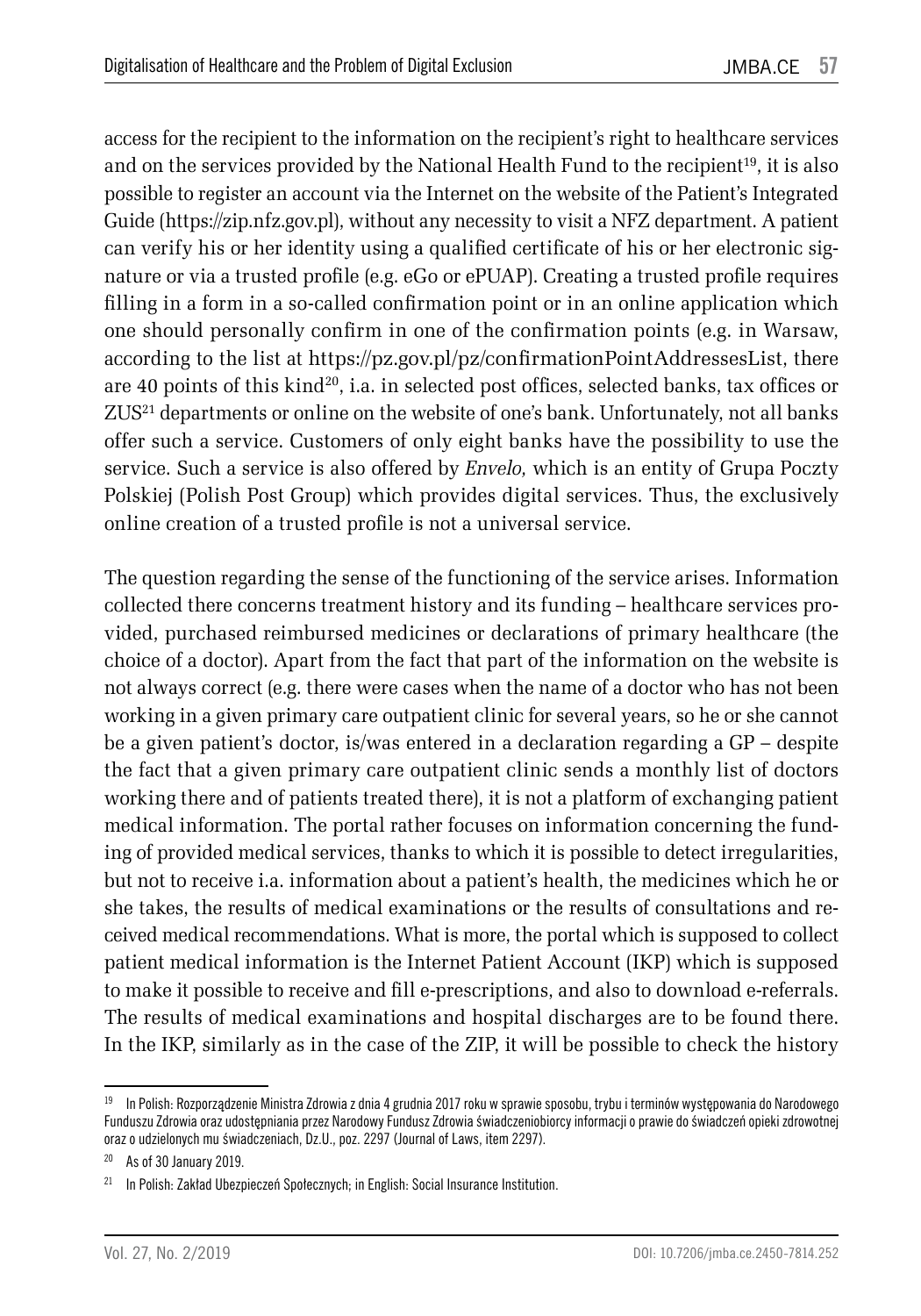of medical appointments which were paid for by the NFZ, and to check the amount of the reimbursement of medicines or services (https://www.csioz.gov.pl/pl/e-zdrowie-p1/ internetowe-konto-pacjenta/). So what is the point of the parallel functioning of two portals which additionally duplicate some information, especially when one can log in to the IKP via the ZIP? Finally, will a patient, especially an elderly one, who struggles with computer use, not be discouraged from the digitalisation of medical information because of that?

#### **The problem of digital exclusion**

One of the five specific objectives of the intervention of the *2020 Human Capital Development Strategy22* adopted by the Council of Ministers in 2013 is: "Improving the health of citizens and the effectiveness of the healthcare system"<sup>23</sup>. That objective is to be met by, among other things, "increasing knowledge and awareness of patients and medical personnel on the possibilities of using ICT in healthcare"24 (*Resolution No. 104 of the Council of Ministers of 18 June 2013 on adoption of the 2020 Human Capital Development Strategy*) 25. It is also the European Commission that emphasises that "Information and Communication Technologies (ICT) applied to health and healthcare systems can increase their efficiency, improve quality of life and unlock innovation in health markets. eHealth is the use of ICT in health products, services and processes combined with organisational change in healthcare systems and new skills" (European Commission, 2012, *Communication from the Commission to the European Parliament, the Council, the European Economic and Social Committee and the Committee of the Regions, eHealth Action Plan 2012–2020 – Innovative healthcare for the 21st century*, Brussels, COM (2012) 736 final, p. 3). In order for such interactions between healthcare users and healthcare providers to be possible, the former must not be digitally excluded. Otherwise, mutual communication between these parties will be more difficult or even impossible. Simultaneously, lack of possibilities for patients to make use of digital facilities may result in those patients' isolation and exclusion. The European Commission also indicates barriers to using eHealth. It mentions i.a. lack of awareness of eHealth, and also lack of confidence in eHealth solutions among patients and healthcare professionals (European Commission, 2012, p. 5).

<sup>22</sup> Own translation. In Polish: *Strategia Rozwoju Kapitału Ludzkiego 2020*.

<sup>23</sup> Own translation.

<sup>24</sup> Own translation.

<sup>25</sup> In Polish: *Uchwała Nr 104 Rady Ministrów z dnia 18 czerwca 2013 roku w sprawie przyjęcia Strategii Rozwoju Kapitału Ludzkiego 2020*  (Official Journal of the Republic of Poland "Monitor Polski" Item 640).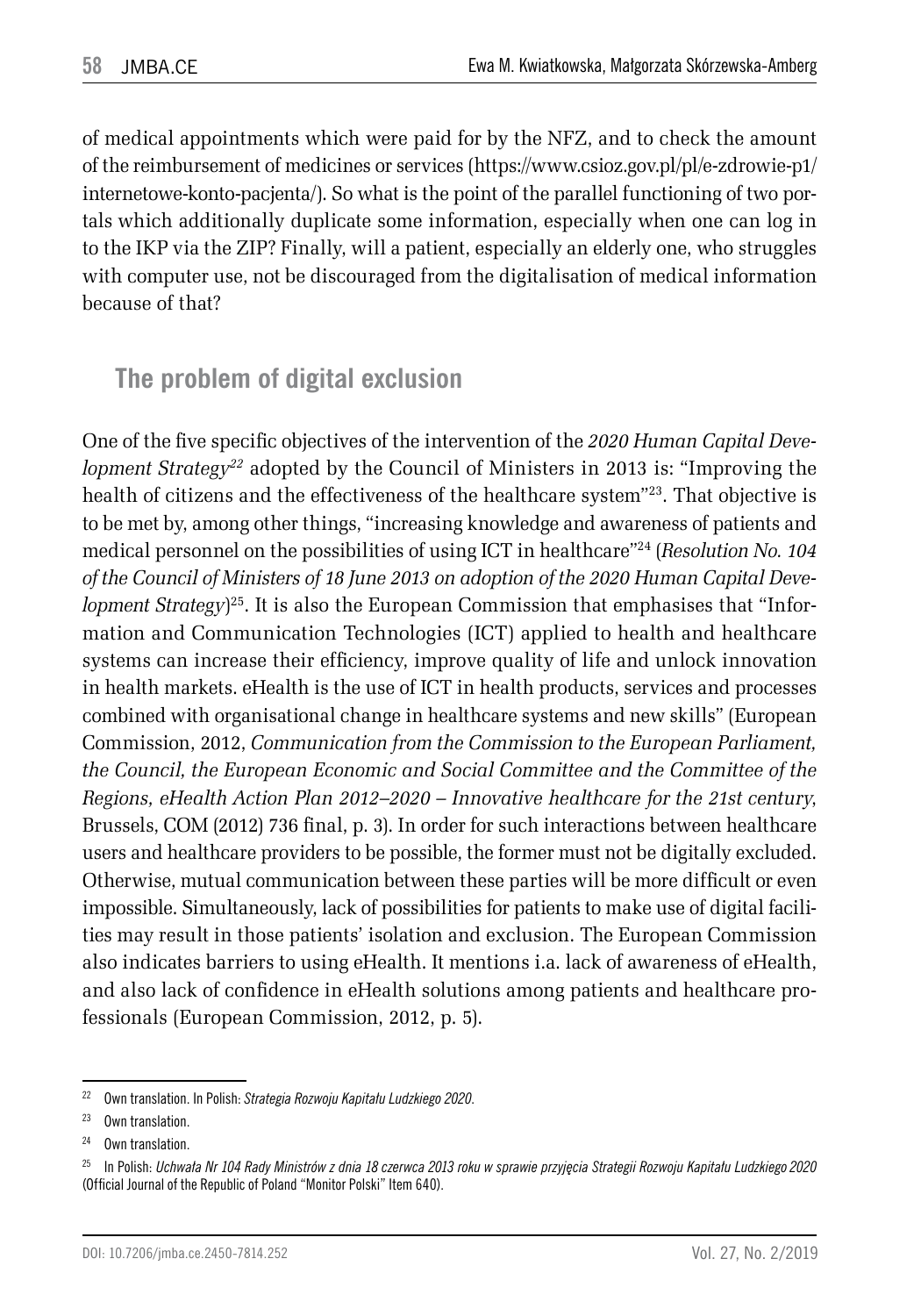With the introduction of ICT, a new phenomenon is observed – the presence of social differences between citizens who have access to and use modern technologies and those citizens who are unable to or cannot use such technologies (Luhan and Novotná, 2015, p. 84). What is more, because of declining birth rates and the increase in longevity, a dynamic increase in the number of seniors is observed around the world (Statistics Poland, 2017a, p. 1; Padilla-Góngora et al., 2017, p. 1413). The increase in the number of the elderly is one of the major issues and, at the same time, a challenge for the healthcare system. It causes the costs of healthcare to increase as well (Feliksiak, 2016, p. 6). Simultaneously, the development of information society increases the risk of creating another form of social exclusion – of individuals who do not have any access to digital resources (de Araujo and Reinhard, 2015, p. 587). It is chiefly the elderly who belong to that group, as it is more difficult for them to adapt to the changing reality. It is chiefly among them that the phenomenon of so-called e-exclusion (digital exclusion), frequently associated with the lack of skills necessary to use ICT, is observed (*2020 Human Capital Development Strategy*, p. 11).

Studies carried out in Spain on a sample of 322 seniors indicate that most individuals aged 65+ do not have any skills which would allow them to use ICT. The respondents i.a. do not know the basic components of a computer, its functions or even how to power on and off the computer (nearly 75% of the sample). They do not know: how to use Internet browsers, how to find information online (ca. 85%) or how to send and receive e-mails (nearly 86%). Over 71% of the respondents do not know what mobile phones are used for, and they do not know how to use the Internet by means of those devices, whereas nearly 86% of the respondents cannot remotely execute transactions, such as booking tickets online, Internet shopping or online banking (Padilla-Góngora et al., 2017, pp. 1413–1415).

The results of the study conducted by Statistics Poland in 2018 show that those who used the Internet did it in order to i.a. find information about products and services (24% of all seniors and 64% of all individuals aged 16–74), use online banking (13.2% of seniors and 44% of total population). Only 10.9% of seniors and 35.5% of total population declare that they use public administration services via the Internet (Statistics Poland, 2018).

One of the ways of purchasing medicines in a pharmacy by means of an e-prescription is a possibility of showing a code in an SMS and one's PESEL<sup>26</sup> number to the pharmacist. It may be impossible to do especially for seniors because, according to the results

<sup>&</sup>lt;sup>26</sup> In Polish: Powszechny Elektroniczny System Ewidencji Ludności; in English: Universal Electronic System for Registration of the Population.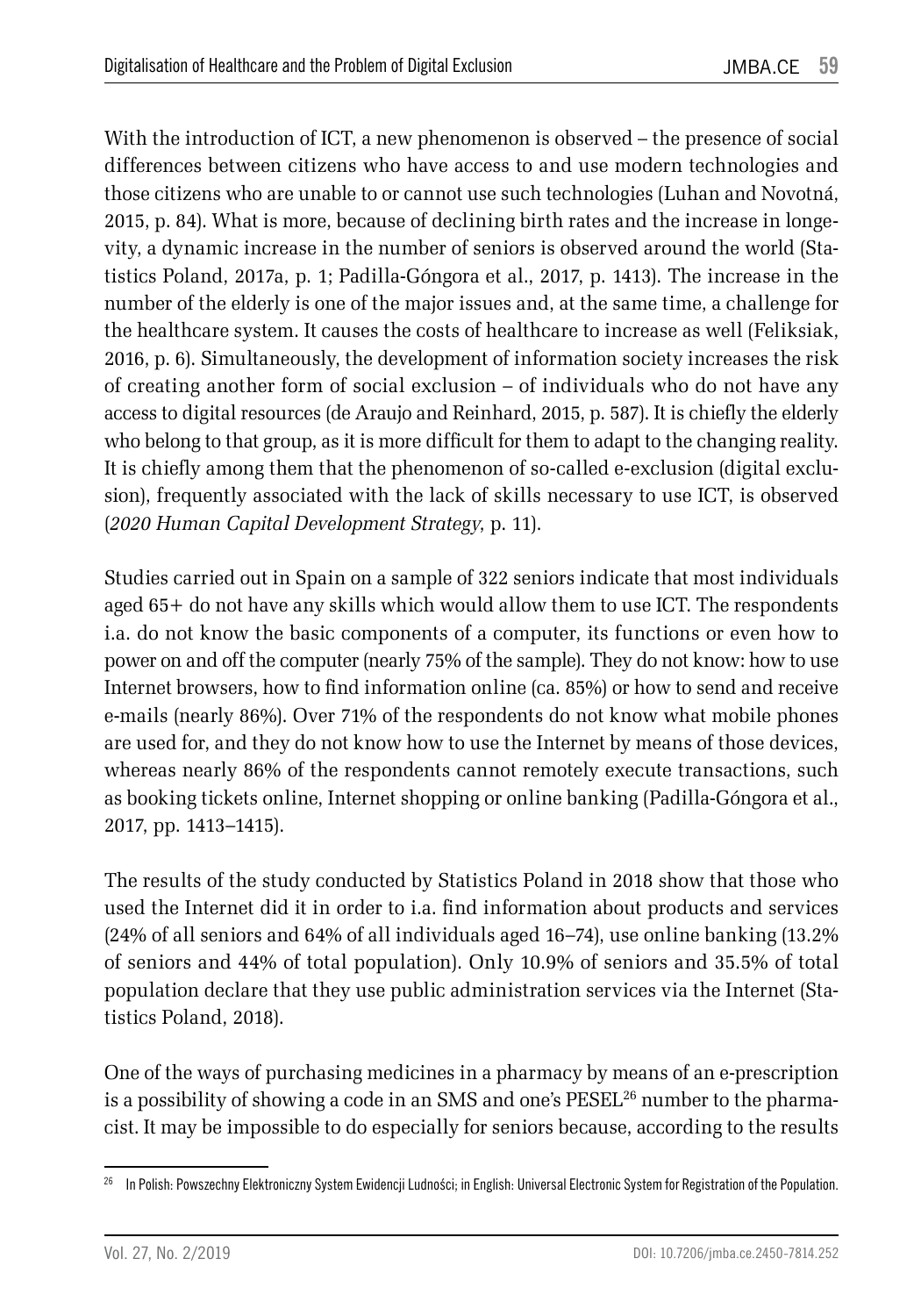of the study conducted by CBOS in 2017, most of those individuals who do not use mobile phones at all are among the elderly (27%), that is, those aged 65+. The percentage among all respondents, that is, individuals aged 18+, is much lower (8%). Additionally, users of traditional mobile phones dominate in the group of seniors (59% of seniors). For comparison, that percentage among all the respondents amounts is 34%. What is more, as far as all declared mobile phone users use those devices for calling, that is, making and receiving calls, only 78% of them send and receive short text messages (SMS messages). It should be emphasised that users of traditional mobile phones – and seniors dominate among those users – send and receive SMS messages even less frequently: 60% of the respondents in comparison with 95% of smartphone users (Feliksiak, 2017, p. 3 and 5–6).

Digital skills, including computer and Internet use and the frequency of using them by individuals, are studied by national statistical authorities in each of member states of the EU and are presented collectively by Eurostat (Table 2).

|                            |                      | Age group | EU | Poland | <b>Sweden</b>  |
|----------------------------|----------------------|-----------|----|--------|----------------|
| <b>Using</b><br>a computer | never                | $16 - 74$ | 14 | 19     | $\overline{2}$ |
|                            |                      | $55 - 64$ | 23 | 39     | $\mathbf{1}$   |
|                            |                      | $65 - 74$ | 40 | 62     | 5              |
|                            | every day            | $16 - 74$ | 64 | 60     | 80             |
|                            |                      | $55 - 64$ | 54 | 35     | 81             |
|                            |                      | $65 - 74$ | 37 | 18     | 67             |
| Using<br>the Internet      | never                | $16 - 74$ | 13 | 20     | $\overline{2}$ |
|                            |                      | $55 - 64$ | 22 | 40     | $\overline{2}$ |
|                            |                      | $65 - 74$ | 42 | 64     | 11             |
|                            | every day            | $16 - 74$ | 72 | 61     | 90             |
|                            |                      | $55 - 64$ | 57 | 35     | 84             |
|                            |                      | $65 - 74$ | 39 | 18     | 69             |
|                            | at least once a week | $16 - 74$ | 81 | 73     | 95             |
|                            |                      | $55 - 64$ | 69 | 47     | 94             |
|                            |                      | $65 - 74$ | 48 | 26     | 81             |

**Table 2.** Computer and Internet use in 2017 (in %)

Source: own elaboration based on: Eurostat (2018).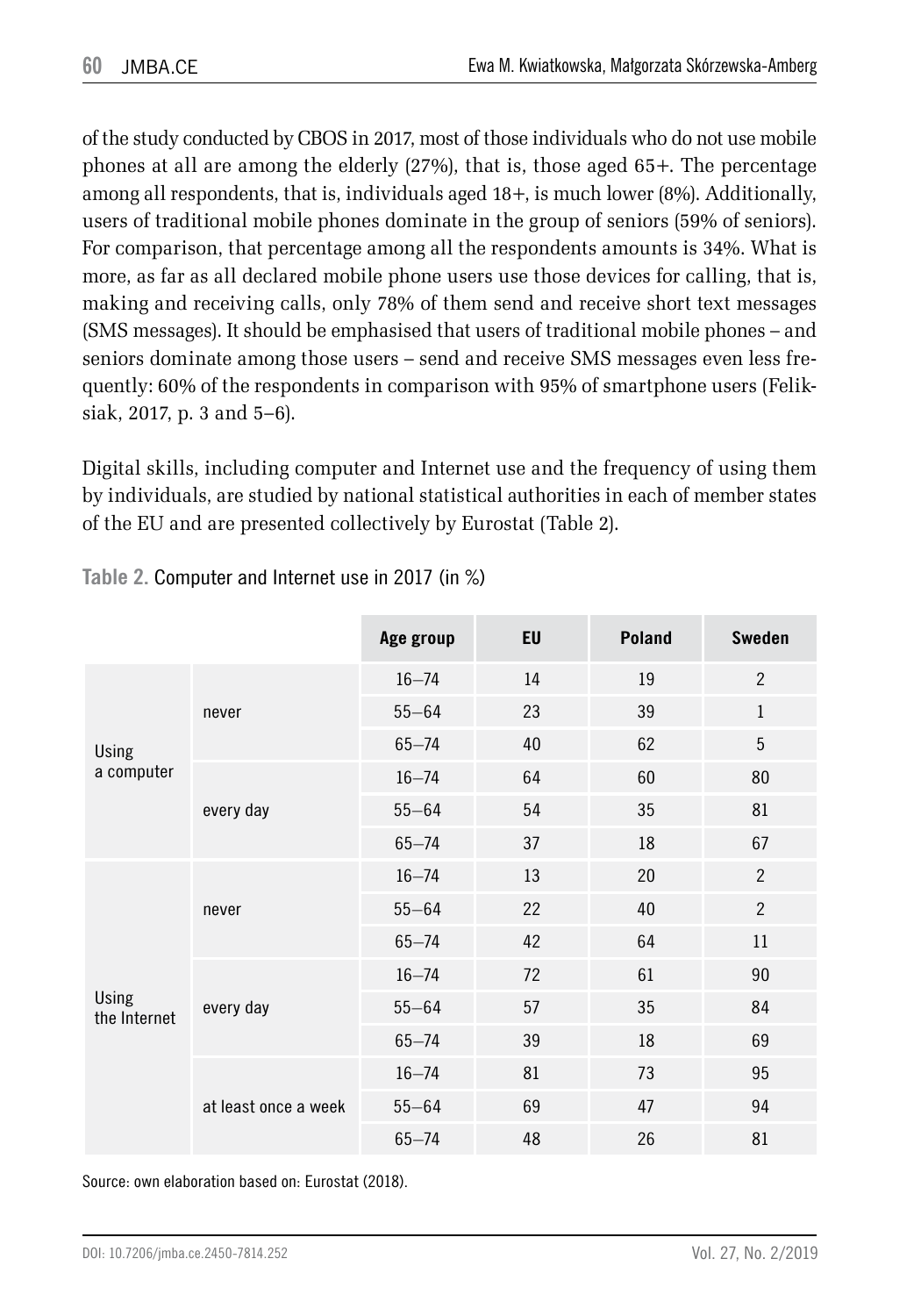In the EU, according to the data from 2017, 64% of all respondents (persons aged 16–74) and 37% of individuals aged 65-74 declare that they use a computer daily. In Poland, a percentage of all the respondents that is not much lower than the EU one, concerns those who use a computer every day (60%), however, the share of seniors who are active in this regard is much smaller and amounts to only 18%. For comparison, in Sweden the difference between all the respondents (80% of those who declare daily computer use) and the elderly (67%) is smaller and amounts to only 13 percentage points. The statistical data showing the percentage of individuals declaring that they have never used a computer or the Internet reveal how huge the digital gap between Poland and e.g. Sweden is. The results of the studies indicate that 19% of respondents in Poland have never used a computer, whereas 20% have never used the Internet. In Sweden that share amounts to only 2% for both of those activities, whereas in the whole EU, these percentages are 14% for computer use and 13% for Internet use, respectively. In Poland, when compared to Sweden, the situation is even worse in the 65–74 age group where 62% of individuals have never used a computer and 64% of persons have never used the Internet, in comparison with 5% for computer use and 11% for Internet use in Sweden, and 40% for computer use and 42% for Internet use, respectively, in the whole EU. When it comes to data concerning the frequency of using the Internet, 72% of respondents aged 16–74 and 39% of individuals aged 65–74 in the EU declared daily Internet activity, and 81% and 48% of them, respectively, did it at least once a week (daily use was included). In Poland, a much lower percentage of both total population and seniors declare that they use the Internet – only 61% of all respondents and 18% of seniors used the Internet every day, whereas 73% and 26% of them, respectively, did it at least once a week. For comparison, in Sweden, when the level of Internet use is not the highest of EU member states at all, 95% of surveyed citizens aged 16–74 and 81% of seniors use the Internet at least once a week, whereas 90% and 65% of them, respectively, do it every day (Eurostat, 2018). Both in the collective statistics which present the level of computer or Internet use in all EU countries, and in the statistics concerning Poland only, a much lower level of using ICT by seniors compared to total population, or individuals aged 16–74, can be seen. That difference is not so significant in case of Sweden. The comparison of the levels of Internet use in EU member states and in Poland is particularly negative in the 65–74 age group where the difference between the percentages of those who use the Internet every day is 21 percentage points, whereas in case of percentages of those who use the Internet at least once a week, that difference amounts to 22 percentage points. The statistics for Sweden show the extent of digital exclusion in Poland.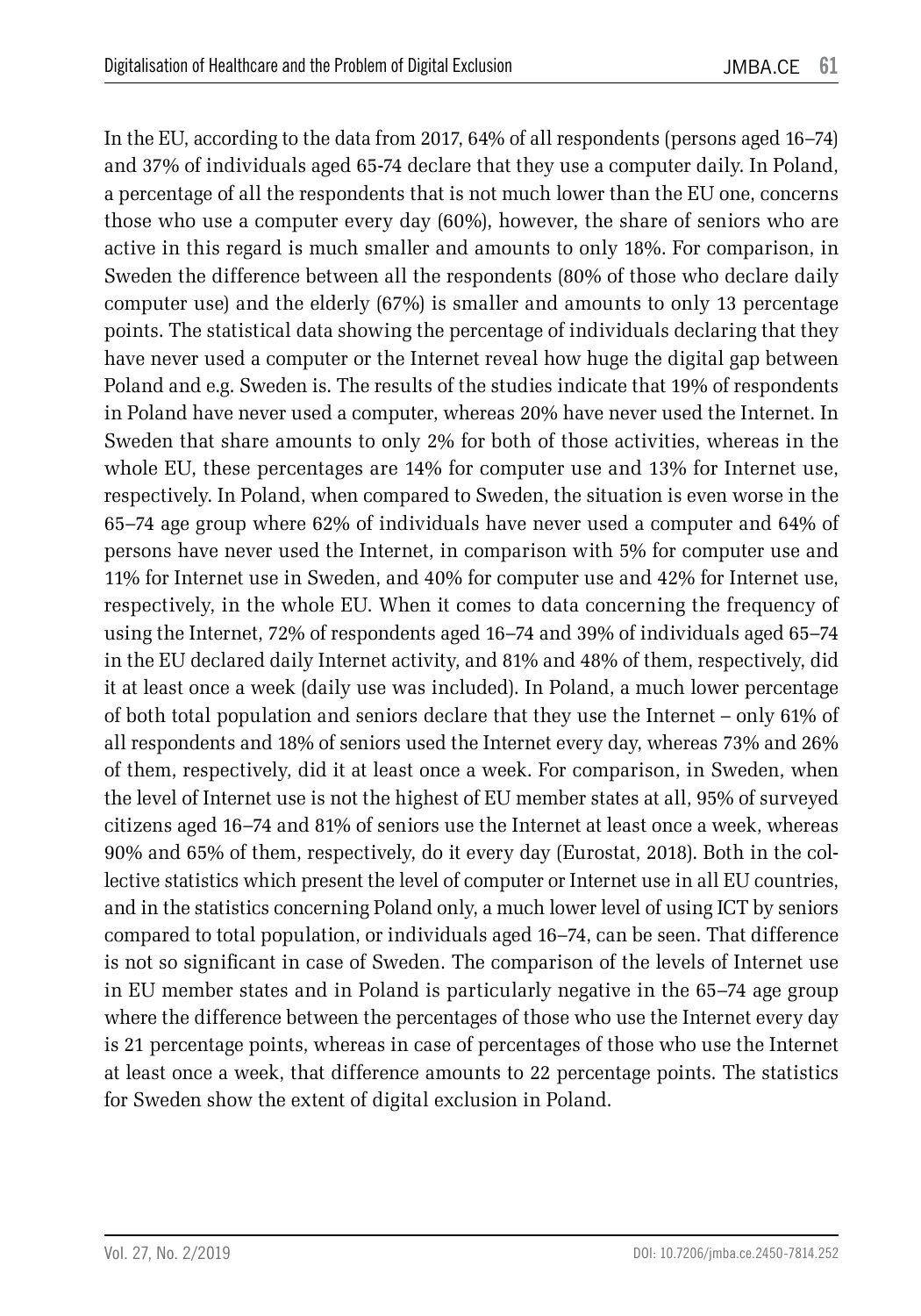#### **Conclusions**

The day before introducing the mandatory digitalisation of healthcare, including digital generating and exchanging patient medical information, the obligation of which has been postponed numerous times, the question of digital skills and of access to necessary equipment (devices and software) is becoming a key issue – both for healthcare providers and healthcare service users. The former have, or should have, been preparing themselves for implementing that obligation for many years, but the latter may have a problem with that. The phenomenon of so-called digital exclusion is observed especially among the elderly who frequently have low or even no skills in using a computer or the Internet. New technologies may make it easier to provide medical services and care, particularly when it comes to care for the elderly, but it is necessary to educate the elderly so that they are able to acquire digital skills. Such an action can determine the possibility for them to use more and more e-services, such as e-prescriptions, e-referrals, the ZIP or the IKP, and also e-administration or online banking. Exploring the benefits and advantages of the above-mentioned services and functionalities will only be possible when citizens use IT networks. Otherwise, the benefits which could result from the implementation of ICT solutions will not be derived. It should be emphasised that in the 2020 Human Development Strategy digital competences were considered to be one of the eight essential competences which are necessary for every citizen so that he or she could function in society.

To a large extent, the success of implementing digital solutions also depends on the level of users' confidence and trust in electronic systems – service providers, but, first of all, service users. Therefore, it is necessary to implement such solutions in a way that will not exclude individuals who, due to the lack of skills or equipment, are already digitally excluded.

#### **References**

CSIOZ (2018). *Pierwsza e-recepta wystawiona i zrealizowana w Siedlcach*,

https://www.csioz.gov.pl/aktualnosci/szczegoly/pierwsza-e-recepta-wystawiona-i-zrealizowana-w-siedlcach/ (10.08.2018).

- de Araujo, M.H. and Reinhard, N. (2015). Factors Influencing the Use of Electronic Government services in Brazil. *REGE*, *22*(4), 585–596, http://10.5700/rege579
- European Commission (2012). *Communication from the Commission to the European Parliament, the Council, the European Economic and Social Committee and the Committee of the Regions, eHealth Action Plan 2012–2020 – Innovative healthcare for the 21st century*, Brussels, COM (2012) 736 final.

Eurostat (2018). *Database*,

http://ec.europa.eu/eurostat/web/digital-economy-and-society/data/database (01.08.2018).